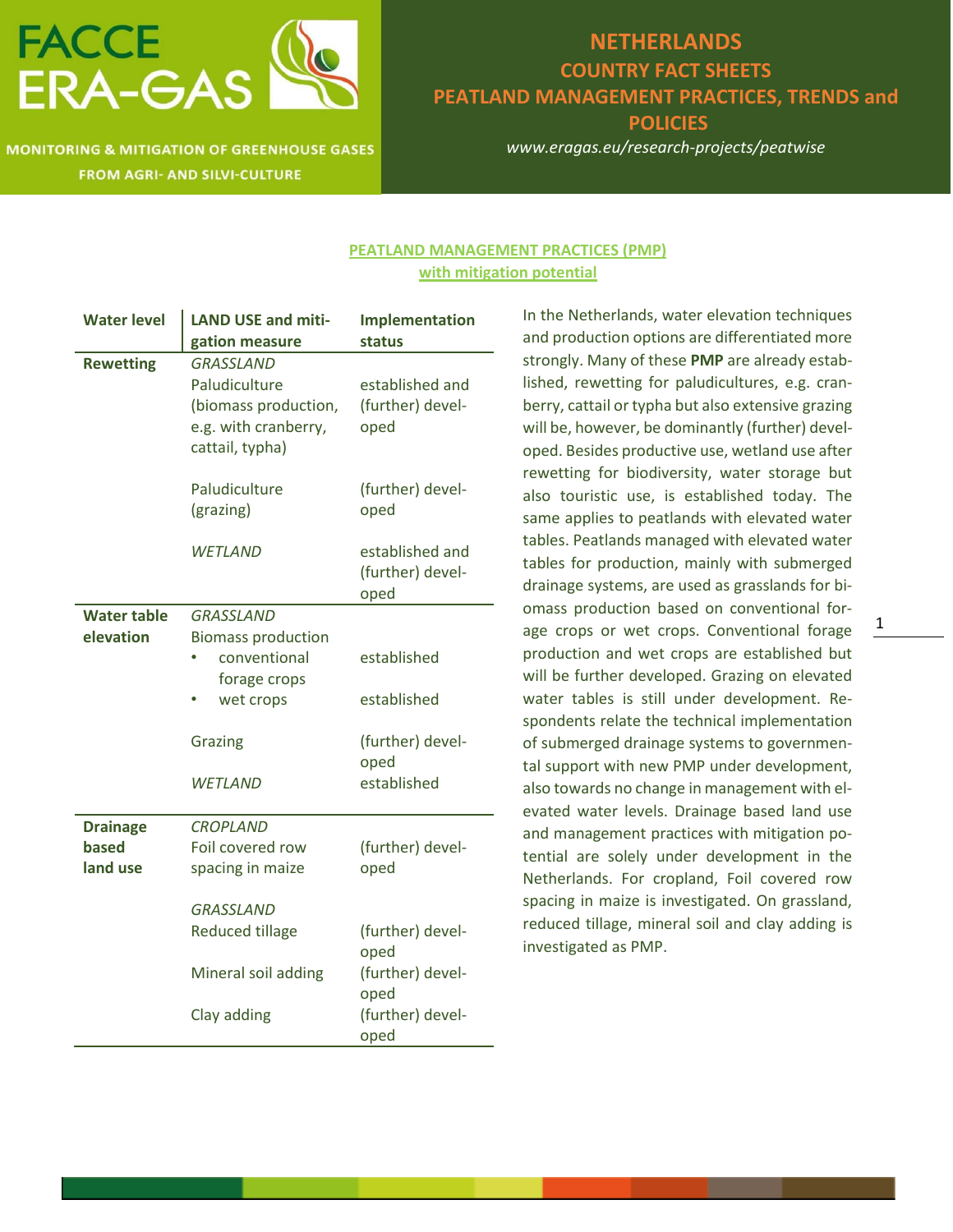

# **NETHERLANDS COUNTRY FACT SHEETS PEATLAND MANAGEMENT PRACTICES, TRENDS and POLICIES**

*www.eragas.eu/research-projects/peatwise*

The majority of respondents perceived the public awareness to reduce GHG emissions and the awareness of long-term impacts of peatland drainage, mainly soil subsidence, as major **promoting factors** for the application of PMP. Further, EU 2nd pillar and project funding as well as related expert and scientific knowledge to carry out experiments and tests are considered supportive. Estimations made clear, that a positive attitude towards innovation (from farmers and the government) is present.



However, there is also resistance from landowners and lobbyers. This aspect becomes clearer, when looking at another frequently mentioned **hindering factor**: economic risks and associated costs linked to PMP. Based on stakeholder statements, farmers shy away from high investment costs and fear the loss of income. These statements are closely linked to the EU CAP incentive structure, another hindering factor, reflecting the unfavorable market and subsidy situation for alternative PMP. The economic importance of peatlands as production systems is clearly demonstrated, therefore, the lack of information and data, e.g. on the effectiveness of PMP was mentioned repeatedly. The low availability of land and conflicting policies between agriculture and nature conservation, are further hindering for the application.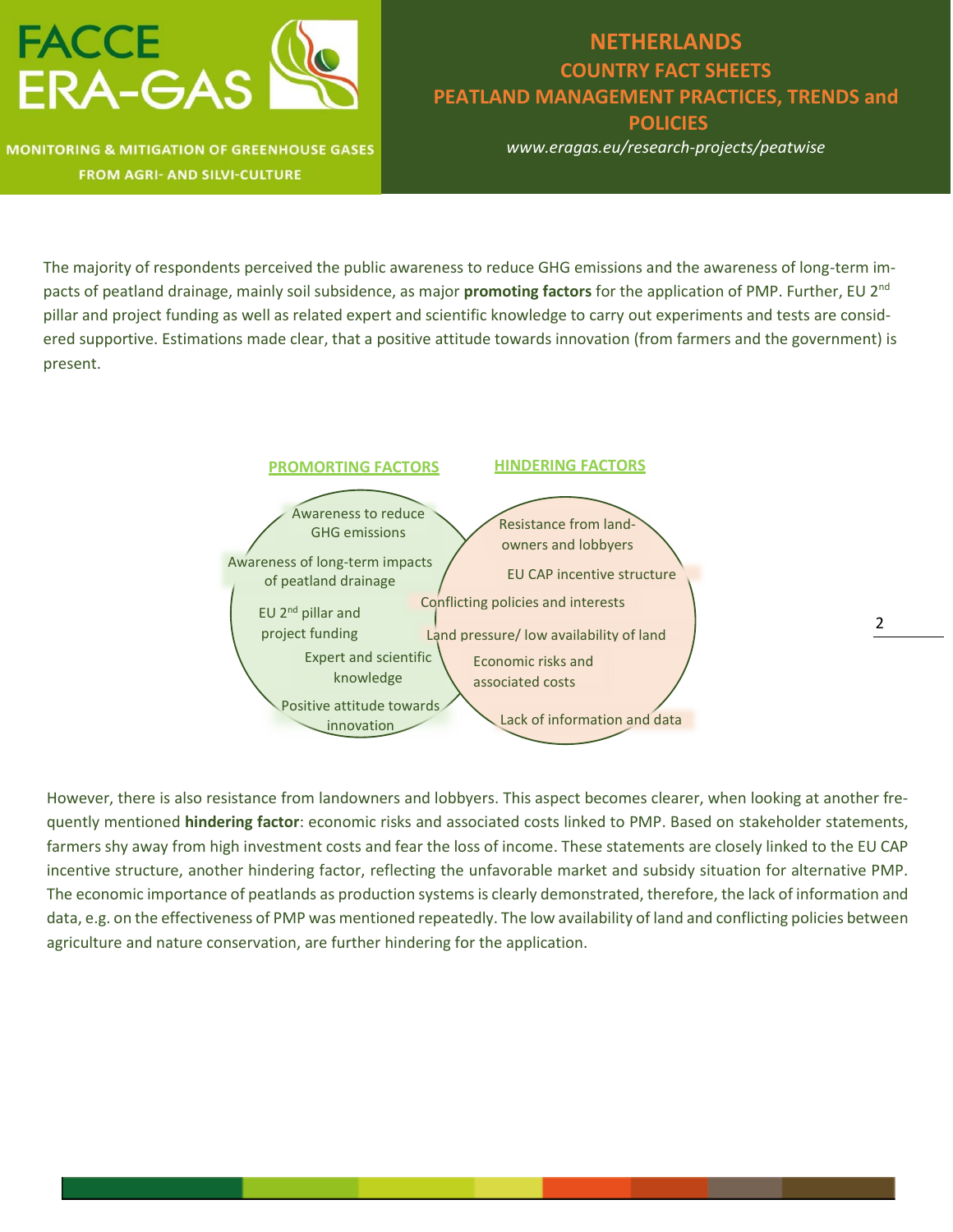

## **NETHERLANDS COUNTRY FACT SHEETS PEATLAND MANAGEMENT PRACTICES, TRENDS and POLICIES**

*www.eragas.eu/research-projects/peatwise*

#### **TRENDS IN PEATLAND USE**



Based on the trend estimations, the production and land use focus of the Netherlands is nicely reflected. Respondentssee a decrease of intensively used peatlands (for agriculture) due to related groundwater problems. Although, the agricultural area with drainage pipes is estimated to increase in the future, no increase in peatland drainage is expected. Instead, these pipes should improve the water regulation and with that decrease GHG emissions. Further, respondents expect grasslands to remain due to their production success. Also, paludiculture is expected to start playing a more prominent role. Peat extraction was formerly important in the Netherlands, however, today it is not relevant anymore. Forestry on peatlands in the Netherlands is almost non-existing

#### **POLICIES AND POLICY INSTRUMENTS RELEVANT FOR GHG MITIGATION**

Costs for GHG emissions, soil subsidence and damaged infrastructure, also drainage and water infrastructure mainly paid by governments/citizens, based on water tax and income tax.